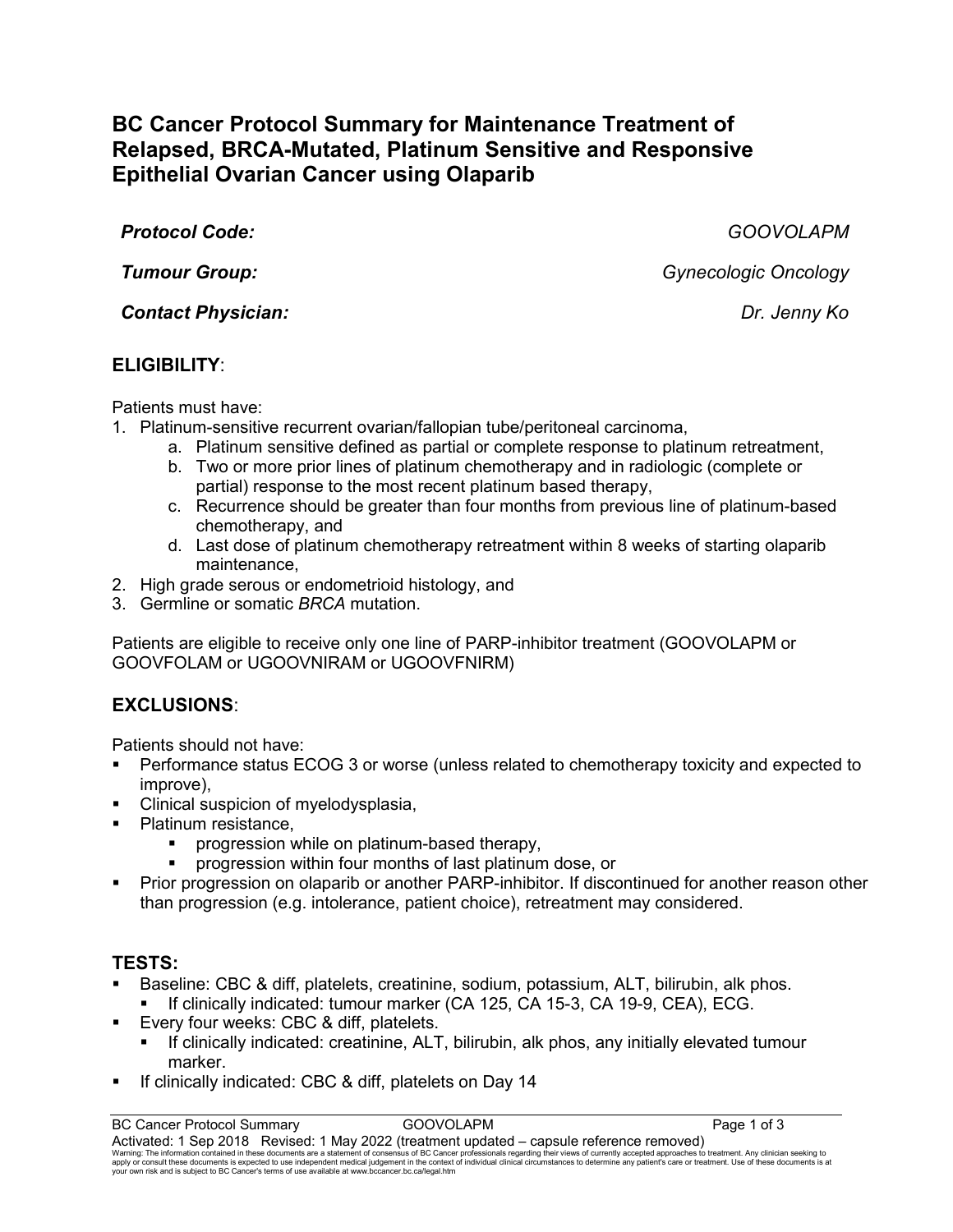## **PREMEDICATIONS:**

Antiemetic protocol for chemotherapy with low-moderate emetogenicity (see [SCNAUSEA\)](http://www.bccancer.bc.ca/NR/rdonlyres/8E898B5D-3F12-4623-8E32-5B3C429C58F7/34092/SCNAUSEA_Protocol_1May09.pdf)

## **TREATMENT:**

| Drug     | <b>Starting Dose</b> | <b>BC Cancer Administration Guideline</b>              |
|----------|----------------------|--------------------------------------------------------|
| olaparib | $300$ mg             | PO twice daily (dispense 30 days supply <sup>*</sup> ) |

\* tablets must be dispensed in original manufacturer containers with supplied desiccant

Repeat every 28 days until disease progression or unacceptable toxicity.

## **DOSE MODIFICATIONS:**

#### **1. Hematology**

| ANC $(x 109/L)$              |     | Platelets (x 10 <sup>9</sup> /L) | <b>Dose</b>                                                                          |
|------------------------------|-----|----------------------------------|--------------------------------------------------------------------------------------|
| greater than or equal to 1.0 | and | greater than or equal to 100     | 100% of previous cycle's dose                                                        |
| less than 1.0                | or  | less than 100                    | Delay until recovery, then re-start at<br>a reduced dose level (see table<br>below). |

#### **2. Renal dysfunction:**

If CrCl falls between 31-50 mL/min, reduce dose to 200 mg PO twice daily. Treatment with olaparib is not recommended if CrCl is less than or equal to 30 mL/min.

### **3. Due to Other Toxicities**

Dose reductions should be made according to the following increments:

| Dose level 0 (100%) | Dose level -1 | Dose level -2 |
|---------------------|---------------|---------------|
| 300 mg BID          | 250 mg BID    | 200 mg BID    |

### **PRECAUTIONS:**

- **1. Neutropenia**: Fever or other evidence of infection must be assessed promptly and treated aggressively. Refer to BC Cancer Febrile Neutropenia Guidelines.
- **2. Anemia**: In patients with hemoglobin less than 90 g/L, consider correction of anemia prior to beginning/continuing olaparib treatment

BC Cancer Protocol Summary **GOOVOLAPM COOVOLAPM Page 2 of 3** Activated: 1 Sep 2018 Revised: 1 May 2022 (treatment updated – capsule reference removed) Warning: The information contained in these documents are a statement of consensus of BC Cancer professionals regarding their views of currently accepted approaches to treatment. Any clinician seeking to<br>apply or consult t